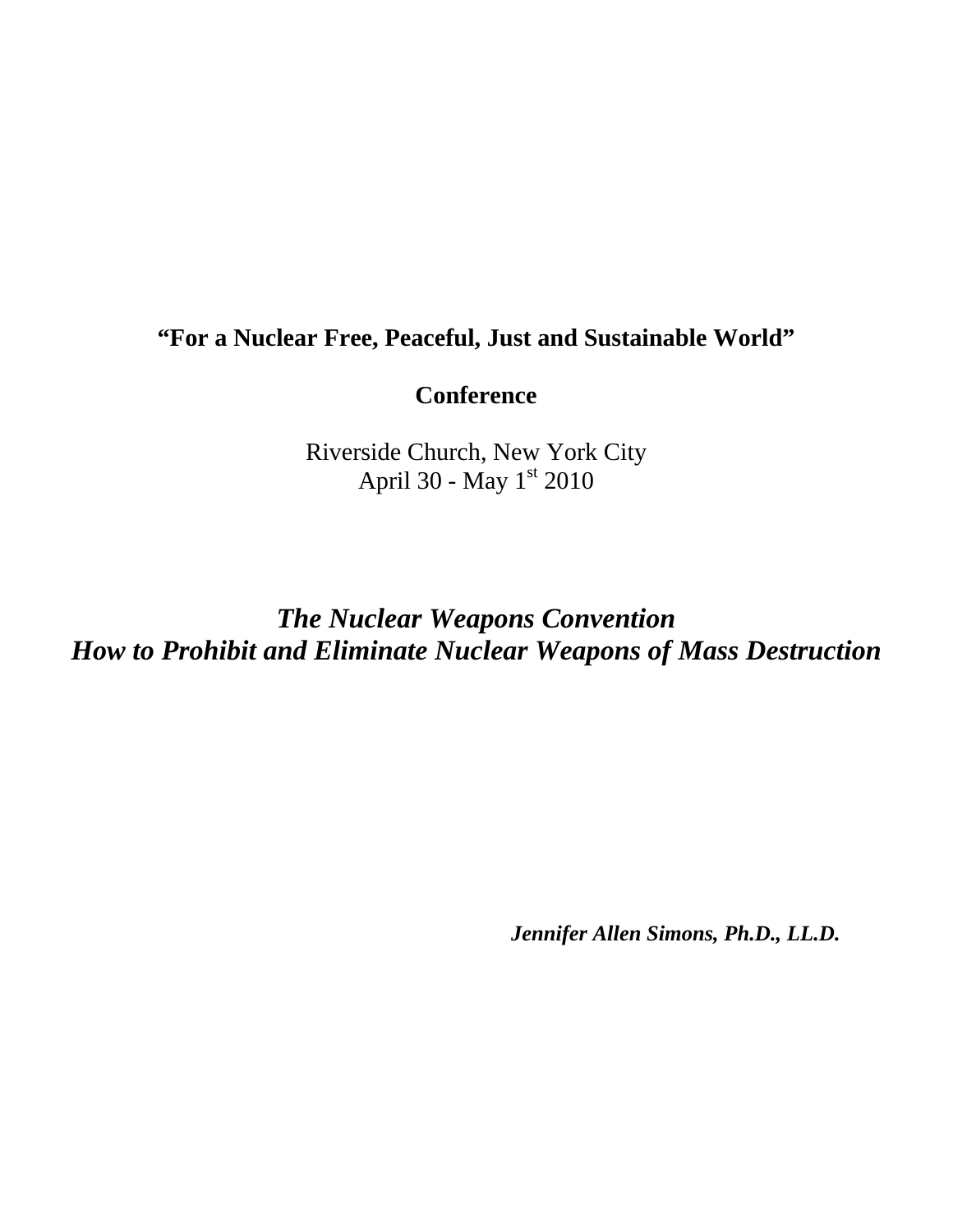I am pleased to be a sponsor of this workshop and also, to have the opportunity to speak today. I have long been a supporter of a Nuclear Weapons Convention; and it is my hope that a Treaty for the complete elimination and total ban of nuclear weapons will come to fruition within my lifetime.

Our participation with regard to the Nuclear Weapons Convention began in 1999 when The Simons Foundation convened a conference on Legal and Political Strategies for the Elimination of Nuclear Weapons. A major topic in our discussions was the feasibility of promoting the draft Model Nuclear Weapons Convention. The following year The Simons Foundation participated in, and funded, a tour of the Draft Model Nuclear Weapons Convention to University Law faculties across Canada. The consensus at our conference and the responses garnered from the tour was that it was an important undertaking, but the time was not right to achieve significant support.

Support is now growing for the Model Nuclear Weapons Convention, which was updated and submitted to the United Nations in 2007 by the governments of Costa Rica and Malaysia. The concern I have with the Model Nuclear Weapons Convention is that the consensus remains that it is still premature. Certainly, the Canadian Government holds this position and even though the International Commission on Nuclear Non-Proliferation and Disarmament supports continuing development of the Nuclear Weapons Convention, it places it in the future.

Alyn Ware, too, in his thoughtful Concept Paper, suggests that "it is perhaps too early to commence actual negotiations" and poses the question "Is a preparatory process – to undertake for a Nuclear Weapons Convention, practical, useful and timely?"

Alyn points out that both the reports of the Swedish Weapons of Mass Destruction Commission (WMDC) and the International Commission on Nuclear Non-Proliferation and Disarmament (ICNND) recommend that "a comprehensive approach … must be done in conjunction with work on initial disarmament steps to ensure that such steps can be universally acceptable and thus will succeed."<sup>2</sup>

However, the ICNND recommendations suggest that it be an intellectual, or academic exercise, that is to say, that "work should commence now … on further refining and the developing the concepts in the model convention now in circulation, making its provisions as workable and realistic as possible, with the objective of having a fully worked thorough draft available to inform and guide multilateral disarmament negotiations as they gain momentum."<sup>3</sup>

Further, the Nuclear Weapons Convention is an advisory, exploratory document to serve as a guide, and the road to zero will not commence until the Nuclear Weapons Convention enters into force.

 $\overline{a}$ 

<sup>&</sup>lt;sup>1</sup> Alyn Ware, *Preparatory process for a Nuclear Weapons Convention: practical, useful, timely?Jan.2010* 

 $2^{\circ}$  Ware, 2010, p.2

<sup>3</sup> www.icnnd.org/reference/reports/ent/icnnd\_synopsis.html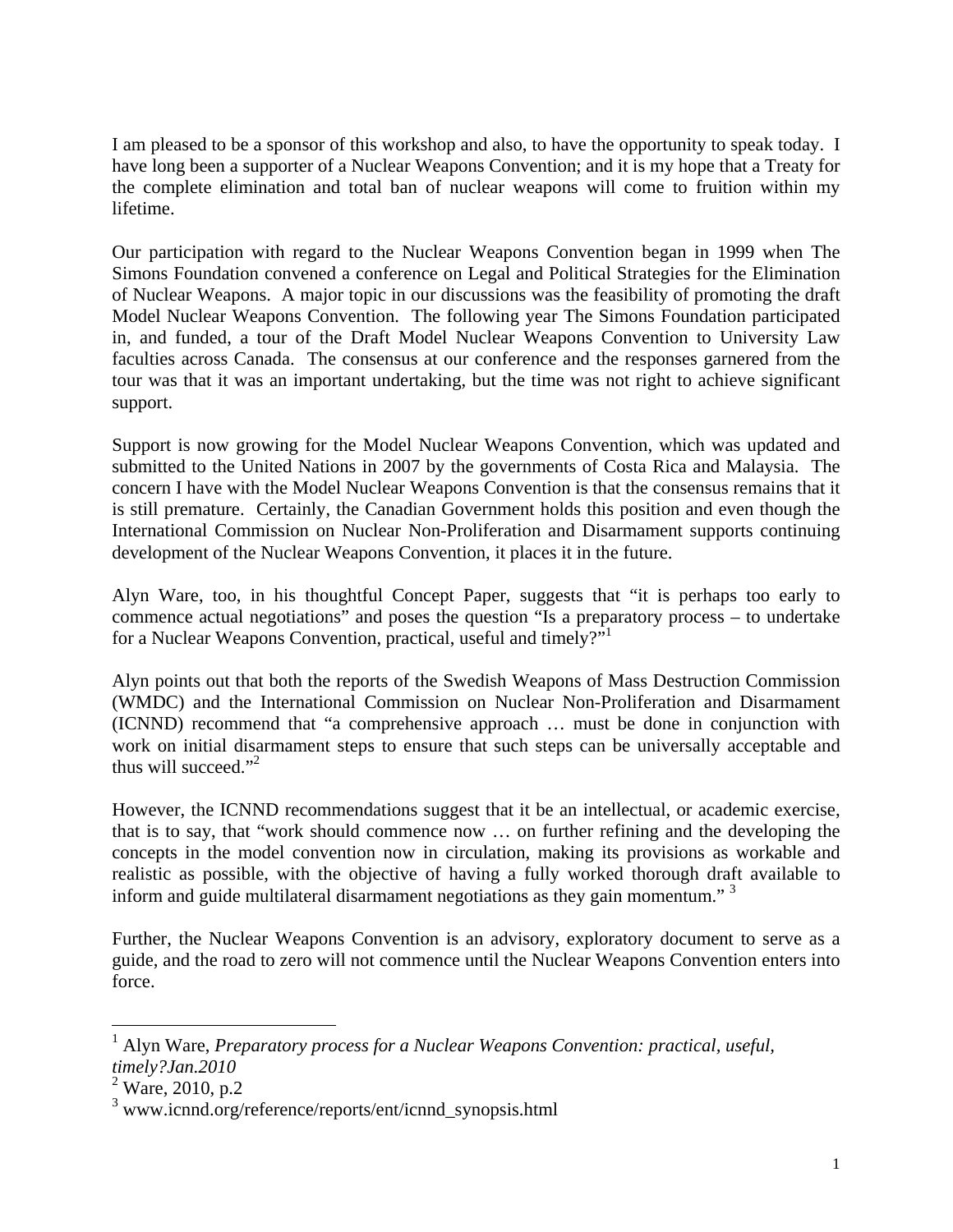It seems to me, that we can no longer afford delays. It is not too early to commence a negotiating process. The elimination of nuclear weapons is a slow enough process anyway. And, as the ICNND states "*it is sheer luck that the world has escaped such catastrophe until now*".4 We cannot continue at this snail's pace, refining a document so that it is acceptable at some point in the future. And then wait for signatures, ratifications and entry into force.

It is essential that concrete, practical and action-oriented work – negotiations - begin immediately; that comprehensive work in all aspects of treaty-building – concurrent elimination with legal binding agreements on the practical and technical aspects, leading to the ultimate prohibition of nuclear weapons start at the soonest possible moment.

To begin immediately, first of all, for the simple reason that it will take years to put in place all the necessary legal and technical measures, and to actually dismantle, destroy and rid the world of the weapons.

And secondly, to begin immediately, in order to convince governments and the general public that nuclear disarmament is an urgent priority; and that it is an essential cornerstone in resolving the issue of nuclear proliferation and that *time is running out*. And to demonstrate to those states with nuclear ambitions, that nuclear weapons are no longer acceptable.

To begin immediately, because President Obama has made it a priority - an agenda item - to work for a world free of nuclear weapons. And we must demonstrate that we are taking him at his word and *we expect him to follow through.* This welcome opportunity may be short-lived, that is to say, only within the time frame of his presidency  $-$  a minimum of 6 months  $-$  to November's midterm elections - and a maximum of seven years.

The Government of Costa Rica submitted a Working Paper together with the Nuclear Weapons Convention. Point Number 10 in this Working Paper recognizes that "political, legal and technical development during nuclear disarmament negotiations could result in an actual negotiated Nuclear Weapons Convention or package of agreements that might be similar to some aspects ... and differ in other aspects to this Convention.<sup>5</sup>

I am a Founding Partner and Principal Sponsor of Global Zero. Hans Blix, Chair of the Weapons of Mass Destruction Commission, and Co-Chairs, Gareth Evans and Yoriko Kawoguchi, of the ICNND, are Principal Signatories of Global Zero. Many of the members of both Commissions are also Principal Signatories. Too, Former Prime Minister of Australia, Malcolm Fraser who is spearheading the ICAN Campaign - for which I am also providing funding - is a Global Zero Principal Signatory. Ban Ki-Moon, as well, has given his full support for Global Zero.

The Global Zero Action Plan is a concrete plan for negotiations to begin immediately, that is to say, in the first of the four-phase Action plan, which calls for a concurrent process of both *reductions* to zero *and* a *treaty – the Global Zero Accord –* eliminating and outlawing nuclear

 $\overline{a}$ 

<sup>&</sup>lt;sup>4</sup> ICNND

<sup>5</sup> *NPT/CONF.2010/PC.I/WP.17*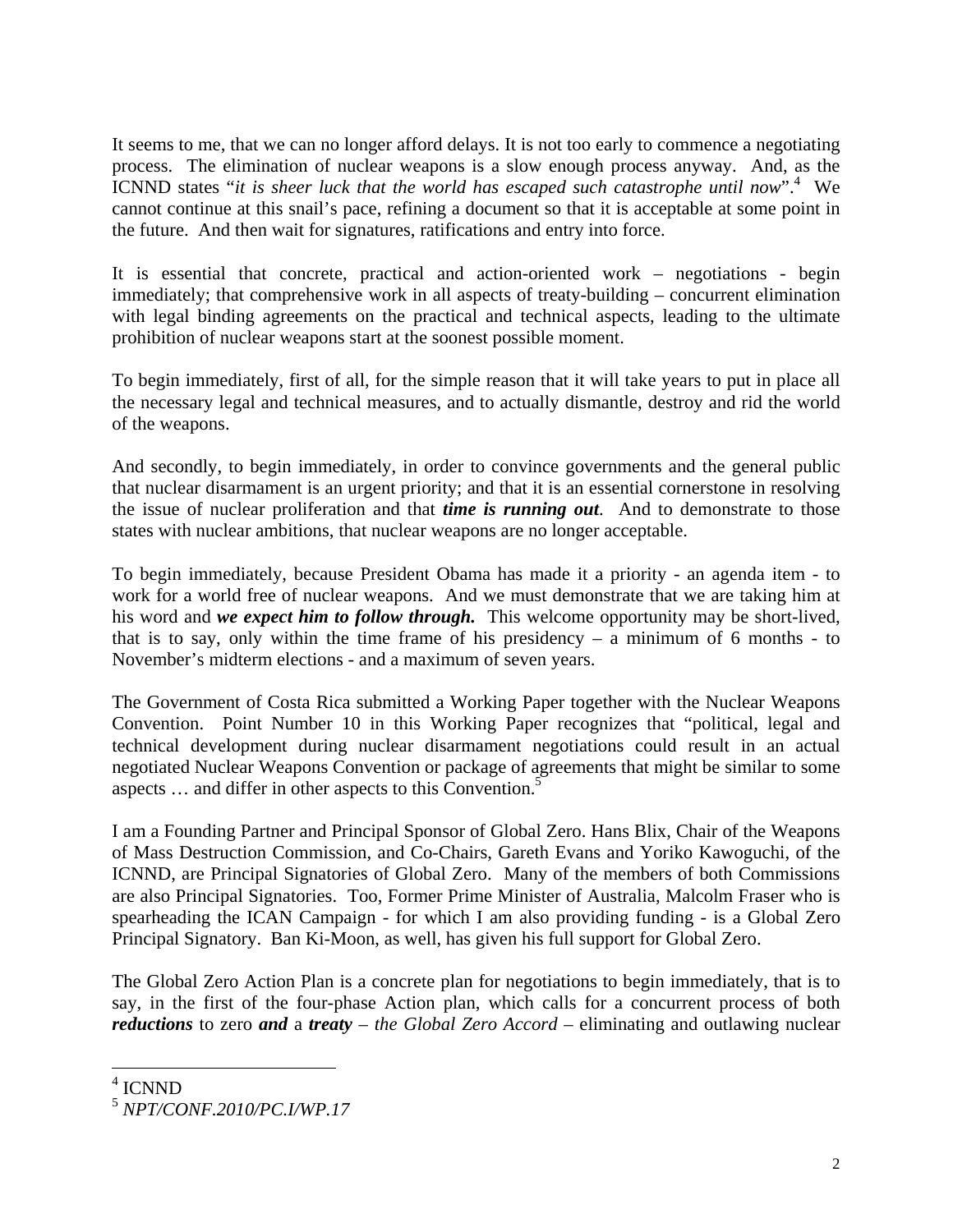weapons by 2030. The Global Zero Action Plan develops the necessary steps, the political, legal and technical measures and ongoing formation of a treaty building process.

This is not a static plan - one on which the Global Zero Commissioners have signed off and gone their ways! The Commission will continue to examine the political and security issues with which states will be confronted. They will continue to examine the progress, the process, with the goal of ensuring that the Action Plan remains relevant in the context of emerging issues. Discussions with key governments are taking place and will be ongoing.

The Four-Phase Action Plan requires Agreement building on Agreement, beginning with bilateral Agreements between the United States and Russia and a commitment by other nuclear weapons states to freeze their arsenals; a follow-on multilateral Agreement among the nuclear weapons states to reduce their arsenals proportionately; and a follow-on multilateral Agreement to eliminate their weapons in concert with Russia and United States. This last Agreement, which would include all the nuclear capable states, and ultimately opens for signature to all states, would be the equivalent to a nuclear weapons convention whose details would capture the results of the previous Agreements.

## **PRESENT POWER POINT GZ ACTION PLAN**  *(See www.globalzero.org for Global Zero Action Plan)*

Jonas Gahr Store, the Norwegian Minister of Foreign Affairs, at the recent Norwegian Atlantic Committee Conference, makes reference to the Landmine Convention and the Convention on Cluster Munitions - successful essentially civil society initiatives -and says that "*we cannot leave it to the nuclear weapon states alone to decide when it is time for them to do away with these weapons"* and questions the fairness of letting *"the fate of our planet be determined by a handful of countries?"6*

His point is well taken. However landmines were considered by the military to be peripheral weapons; and even though still in use by some countries, redundant; and replaced by smart weapons. Cluster munitions were the unfinished business of the landmine treaty, and again not essential to modern warfare.

Nuclear Weapons, on the other hand are cornerstones, central to political and military security strategy. Without the participation of the nuclear weapons states, attempts to ban them would be futile because the fact is, nuclear weapons states call the shots because to possess a nuclear weapon is to possess the power. So an elimination and treaty process *has to be* initiated and carried out by the nuclear weapons states.

Where the Ottawa and Oslo processes can be adapted to work for the elimination of nuclear weapons and a treaty banning them, is for governments of the non-nuclear weapons states, for non-governmental organizations, and for civil society, to promote Global Zero and the Global Zero Action Plan, - a plan more suited to the prohibition of a weapon considered central to

 6

www.regjeringwn.no/en/ud/aktuelt/taler/utenriksministeren/2010/disarmament.html?id+5912550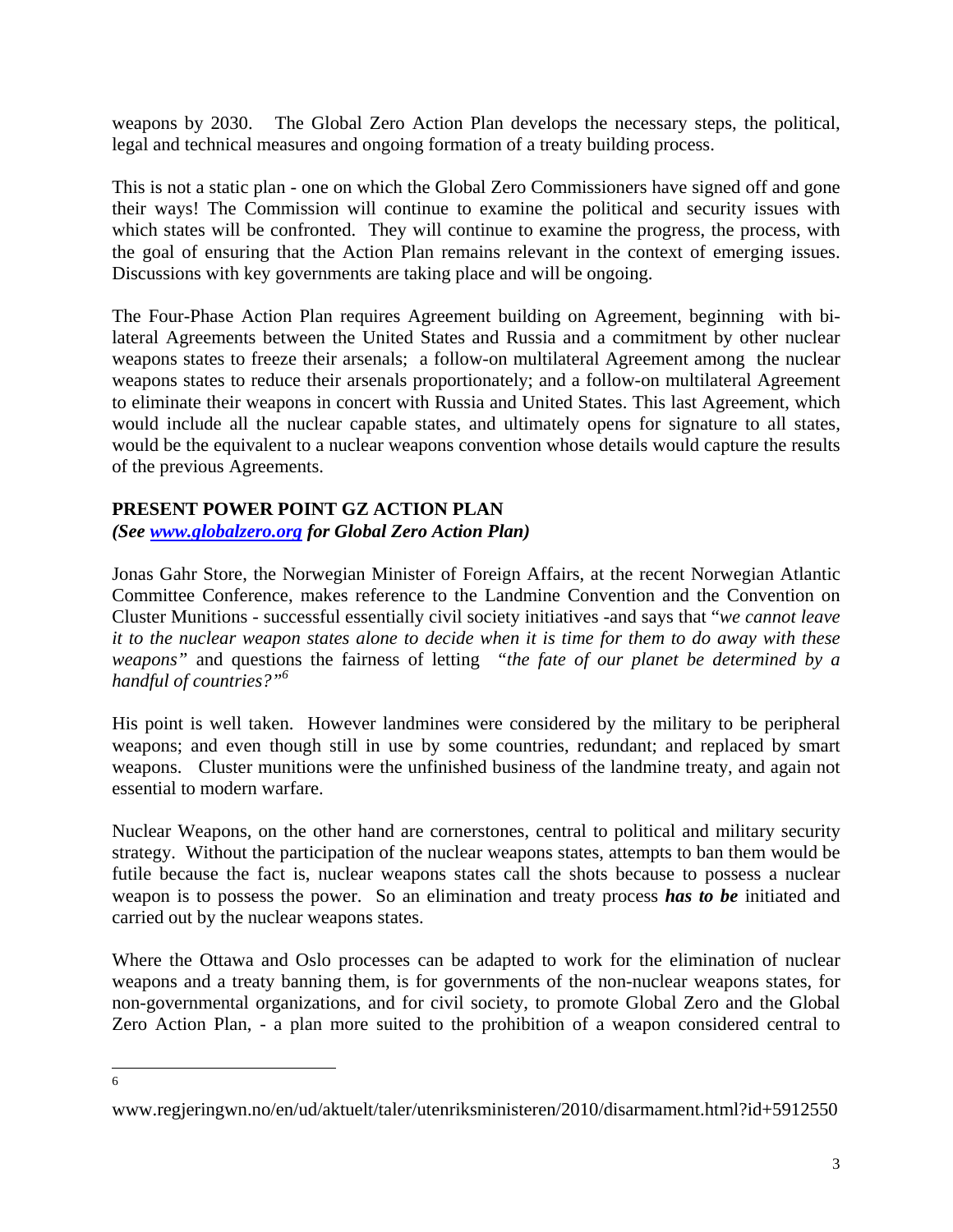state's military security. And provide support to, and pressure on, the nuclear weapons states to engage in this series of step-by-step building block process of bi-lateral to multi-lateral treaties culminating in a universal treaty prohibiting nuclear weapons.

This support building could begin with Middle Powers Initiative promoting the Global Zero Action Plan to the members of the former New Agenda Coalition and to other middle power states. I am a Founding member of Middle Powers Initiative and The Simons Foundation was its principal funder. Middle Powers Initiative Chair, Henrik Salandar and former Chair, Doug Roche are Principal Signatories of Global Zero. The Simons Foundation was also the initial funder of the Parliamentary Network for Nuclear Disarmament. This organization could promote the Global Zero Action Plan to parliaments and congresses around the world. The Mayors for Peace organization – who I know prefer an earlier date for elimination - could promote Global Zero and Global Zero Action plan to its member cities.

So my answer to the question Alyn Ware poses is that *activity should proceed on all fronts:* 1) the promotion of the Global Zero Action Plan; 2) proceeding with the return of the question on the illegality of nuclear weapons to the International Court of Justice for a definitive opinion citing the 1963 *Shimoda* case<sup>7</sup>; 3) work should continue on the Rome Statute to have the use of nuclear weapons added to list of what constitutes a crime against humanity. We should investigate what can be done to remove the Reservations that the Convention was not applicable to nuclear weapons, which France and United States attached to the Genocide Convention.

Alyn's suggestion that the Weapons of Mass Destruction Commission recommendation for the Nuclear Weapons States to "accept the principle that nuclear weapons should be outlawed, as are biological and chemical weapons" should also be pursued.<sup>8</sup>

However, these legal actions and subsequent rulings are irrelevant to non-state actors. They will not deter terrorists for whom humane/inhumane and the sanctity of life has no meaning. These mad men and mad women are not like the Kamikaze pilots who acted on state military orders. These are individuals who have chosen to destroy themselves. Their lives have no meaning for them so laws and rules are meaningless. Only immediately starting the continuing process of ridding the world of these weapons is our only hope to defeat this threat.

The preparatory process towards a Nuclear Weapons Convention should begin as an actionoriented undertaking to immediately and continually engage in negotiations to reduce nuclear arsenals in a safe, secure legally binding manner as described in the Global Zero Action Plan.

I am in the position of supporting, and providing significant funds for, the two differing approaches for the prohibition of nuclear weapons – a traditional form, and a more radical process following the routes of the Ottawa and Oslo Treaties. As the Government of Costa Rica

<sup>1</sup> <sup>7</sup> *Yuki Tanaka and Richard Falk, "The Atomic Bombing, The Tokyo War Crimes Tribunal and the Shimoda Case: Lessons for Anti-Nuclear Legal Movement,"* The Asia-Pacific Journal, Vol.44—3-09,November 2,2009

<sup>8</sup> Ware, 2010